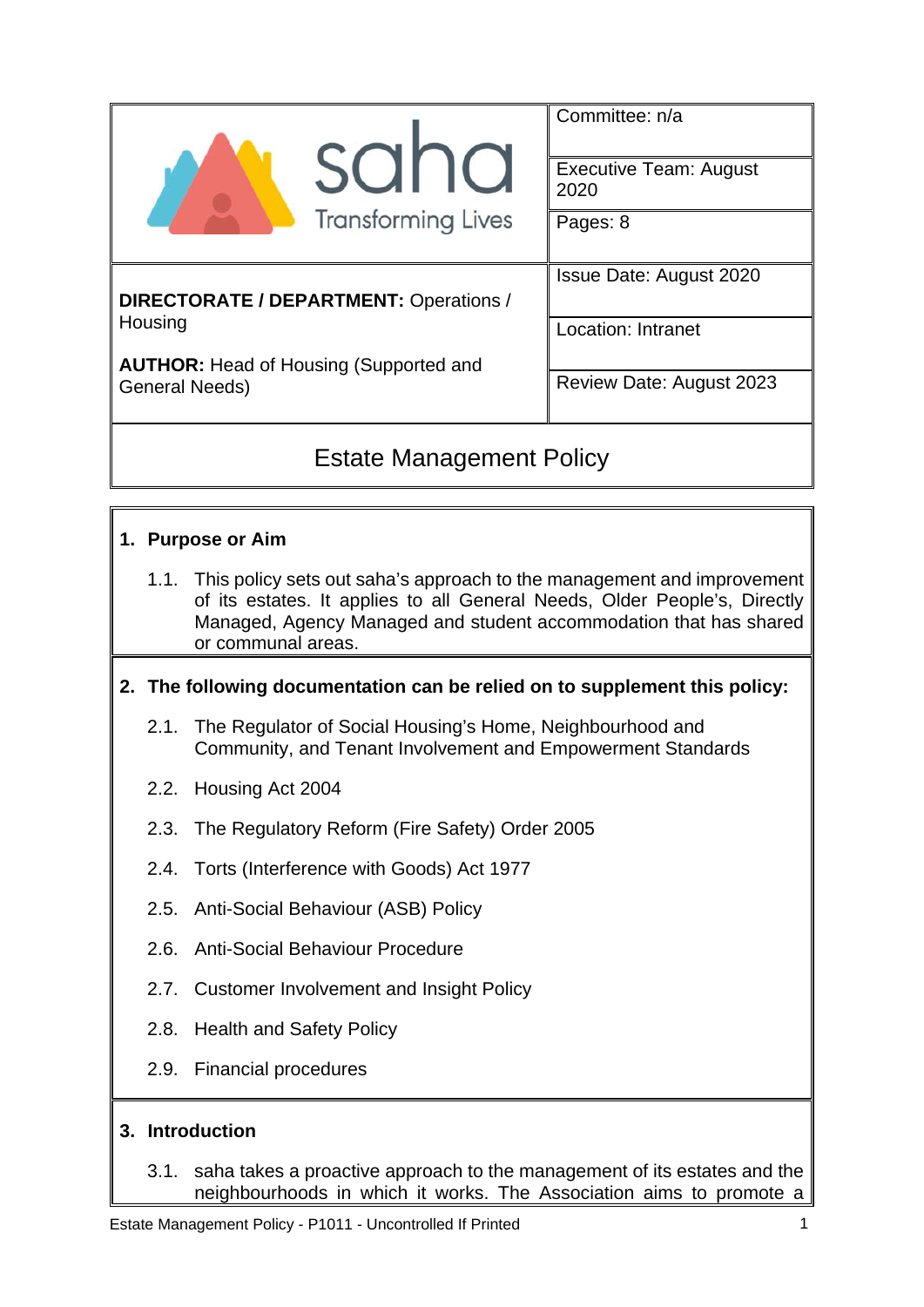sense of community pride within its services. This policy sets out its approach to managing its estates.

- 3.2. This policy applies to all saha's directly managed housing that has shared or communal areas.
- 3.3. In reviewing this policy, relevant legislation and regulatory standards have been considered.

#### **4. Scope**

4.1. This policy applies to the estate management of saha's General Needs, Older People's, Directly Managed, Agency Managed and student accommodation Services.

#### **5. Objectives**

- 5.1. saha's objectives are to:
	- $\triangleright$  Ensure that its homes and the surrounding areas are managed and maintained to a high standard, and it is providing safe, clean and pleasant places for people to live.
	- $\triangleright$  Provide estate services that give value for money and provide housing management services that can ensure tenancy conditions are adhered to, along with the provision of advice and support where required.
	- $\triangleright$  Regularly monitor and inspect estates and communal areas.
	- $\triangleright$  Work with residents to identify priorities and influence decisions about the management of their estates and neighbourhoods.
	- $\triangleright$  Where appropriate, work in partnership with other organisations to help tackle problems and improve services to our estates.

#### **6. Definitions**

- 6.1. **Estate management** is the management of the communal areas in and around saha properties, helping to make them safe, clean and pleasant places to live.
- 6.2. **Block Management** is the management of internal communal areas and the immediate grounds of a block.
- 6.3. **Estate services** the services that saha provides to schemes or developments, such as cleaning and gardening services.
- 6.4. **Neighbourhood** an area where people live which can be defined in a number of ways, e.g. river or road boundary, housing type or ownership; it can include properties not owned by the Association.
- 6.5. **Torts (Interference with Goods) Act 1977** residents' possessions are protected by the Torts (Interference with Goods) Act 1977. This Act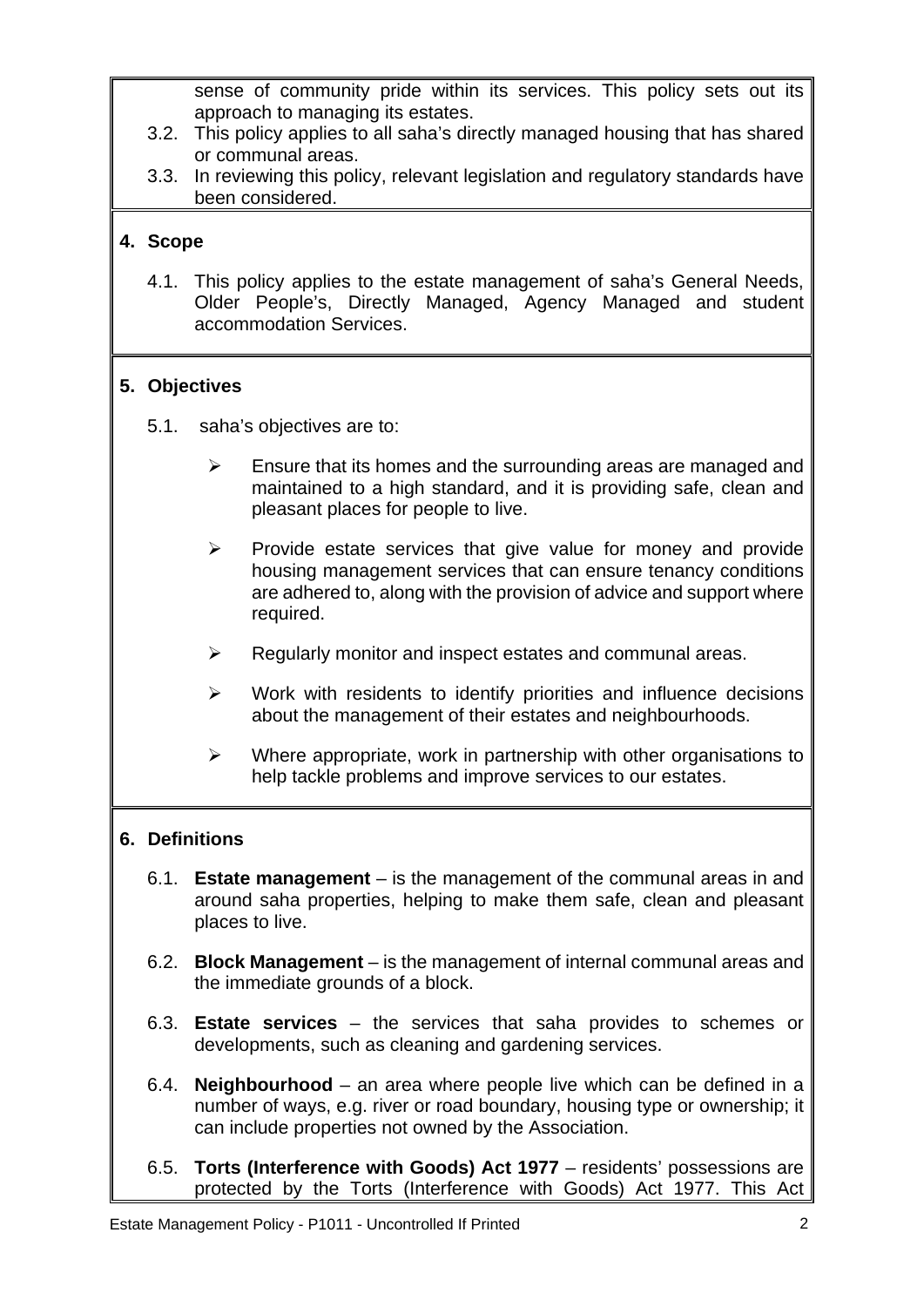governs the sale and disposal of goods, particularly abandoned goods. Serving a Torts notice gives a resident a period of time in which to remove the goods themselves.

- 6.6. **Scheme**  is a group of properties owned or managed by saha in an area; they can be adjacent to each other or in the locality; they were usually built at the same time.
- 6.7. **Directly Managed Services** short term services providing accommodation and support, enabling vulnerable people to achieve long term independence.
- 6.8. **Agency Managed Services** saha works in partnership with a number of organisations to provide accommodation and support for vulnerable people. Within this partnership, saha acts as the landlord, owning and maintaining buildings, whilst the Managing Agents undertake the day-today management of the service.

## **7. Policy Statement:**

#### 7.1. **Estate Management Standards**

- 7.1.1. Estate management standards will result from the following initiatives:
	- $\triangleright$  saha's service standards
	- $\triangleright$  STAR survey feedback
	- $\triangleright$  "The saha Offer", applicable to residents and homes
	- $\triangleright$  Scheme inspections

## 7.2. **Resident Involvement**

- 7.2.1. Involving residents in the management of their schemes is important in helping saha to improve its estate management. The Association will involve its residents through a variety of consultation methods to suit the needs of each scheme, and to ensure that resident priorities are being met. saha will also consult annually to review service charge costs and involve residents in deciding future services and local priorities.
- 7.2.2. saha encourages residents to attend regular scheme inspections, where estate services are inspected and resident satisfaction with services is monitored, with possible improvements identified. These inspections are advertised to all residents and the Association will feedback the results of inspections to residents. Although primarily aimed at the Association's own residents, where appropriate saha will encourage links within agreements to other individuals and resident groups/bodies in the wider neighbourhood area who positively contribute towards the locality.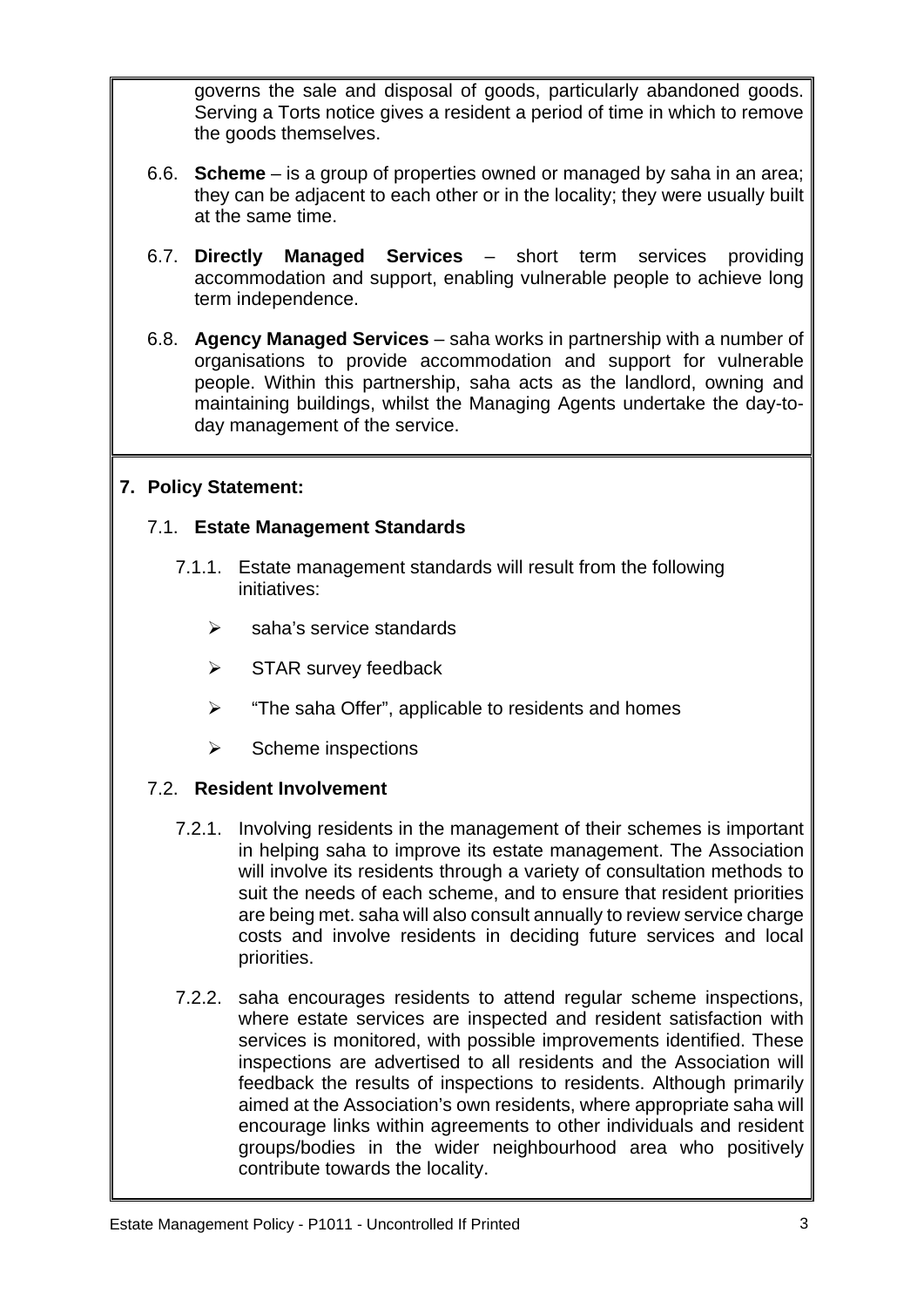- 7.2.3. Where there are particular issues in a specific estate, scheme or building, saha may hold meetings especially for the residents concerned, to hear their views and agree on a plan for resolving the problems.
- 7.2.4. Residents at Agency Managed Services can feed back to saha's Regional Manager – Agency Managed Services. Contact details are displayed at each service.

## 7.3. **Health and Safety**

7.3.1. saha takes its health and safety responsibilities seriously and carries out regular health and safety checks on shared and communal areas by way of regular scheme inspections. Where necessary, the Association will call upon the expertise of specialists, for advice on how to overcome health and safety issues identified; for instance, working in partnership with local fire services for guidance on best practice in fire safety.

# 7.4. **Communal Areas**

- 7.4.1. In addition to saha's health and safety responsibilities, The Regulatory Reform (Fire Safety) Order 2005 places a duty on landlords to carry out thorough risk assessments, including fire risk assessments. The Association is required to assess the risk of fire in its properties and take adequate precautions to reduce this risk. The Association keeps communal areas in a safe condition and removes any goods in case they cause a fire risk.
- 7.4.2. This means residents are not able to store personal or decorative items in communal areas, in order to reduce the risk of fires starting or quickly escalating. Keeping communal areas clear also reduces the risk of trip hazards in case of the requirement to evacuate.

## 7.5. **Residents' Possessions in Communal Areas**

- 7.5.1. Residents' possessions are protected by the Torts (Interference with Goods) Act 1977. This Act governs the sale and disposal of goods, and abandoned goods in particular. The Act states that the Association must serve a Torts notice before it removes and disposes of any goods.
- 7.5.2. The term "goods" defines anything that the Association's representatives believe is worth money. By serving a Torts notice saha will give residents time to remove the goods themselves. If the resident fails to remove the goods within the allotted time, saha has the right to dispose of the goods.

## 7.6. **Cleaning Services**

7.6.1. With the exception of the permanent team of cleaners at saha's student accommodation, cleaning is carried out by local contractors. They work to a cleaning specification, developed with residents to meet local needs, which is made available to residents and posted on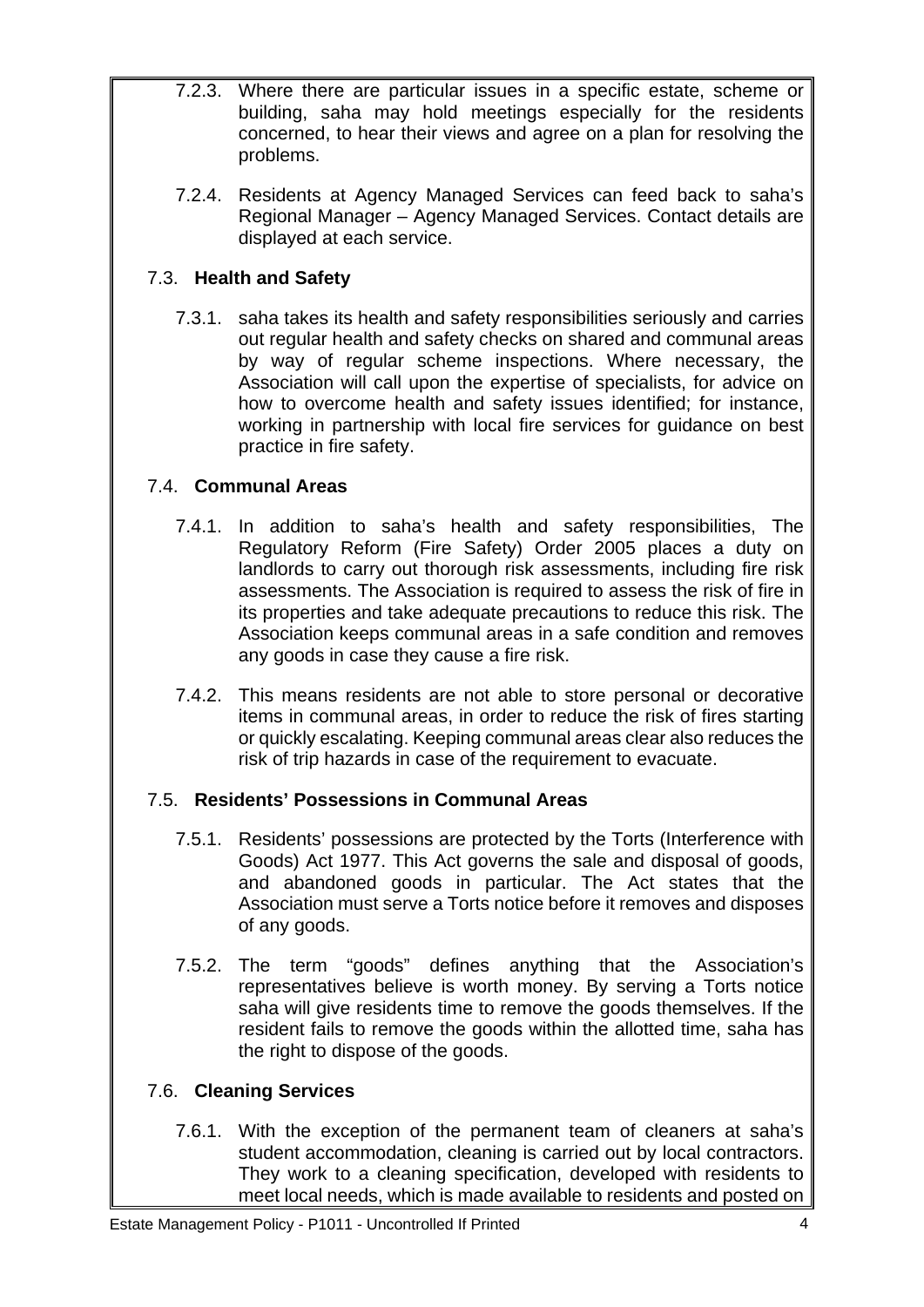notice boards where possible. Graffiti is removed within 7 days of being reported, and within 24 hours if it is offensive.

#### 7.7. **Pest Control**

- 7.7.1. In the majority of circumstances, the responsibility for pest control is assigned to the resident under the tenancy agreement. saha will assist residents in meeting this responsibility through providing advice and contact details of suitable pest control providers. Where pest control action is needed relating to a wider block or scheme, the Association will instruct suitable contractors, and the cost will be charged back through the service charge.
- 7.7.2. At Agency Managed schemes, responsibility for pest control will be delegated to the agent unless there is an existing management agreement that makes alternative provisions. Where a resident does not address a pest control issue and this is causing a risk to the property or neighbours, saha will intervene and take action that will be rechargeable to the individual or Managing Agent.

## 7.8. **Refuse & Recycling**

- 7.8.1. saha will ensure that it provides a suitable approach to refuse collection, that is appropriate to the particular scheme or development. The Association will ensure that accessible, well lit, clean storage areas are provided for all residents.
- 7.8.2. The Association treats fly tipping, whether it is the dumping of small items or large scale dumping waste from trucks, as anti-social behaviour, and will seek to identify perpetrators and take action in line with saha's Anti-Social Behaviour (ASB) Policy.

#### 7.9. **Grounds Maintenance**

7.9.1. Grounds maintenance, including grass cutting, weeding, shrub and tree maintenance, is carried out by local contractors, except at saha's student accommodation, where it is carried out by an in-house team. In both cases, they work to a specification, developed with residents to meet local needs, which is made available to residents and posted on notice boards where possible. Any changes to grounds maintenance, planting, etc. will be agreed with residents.

#### 7.10. **Parking**

7.10.1. Where saha provides parking areas, it is keen that these are available for residents, their visitors and, where appropriate, staff visiting schemes. The Association will work closely with local authorities to look at possible solutions to parking problems, particularly when parking is street parking on adopted roads. Where parking becomes a problem on saha land, in consultation with residents, saha will take appropriate action, which may include the introduction of parking enforcement schemes.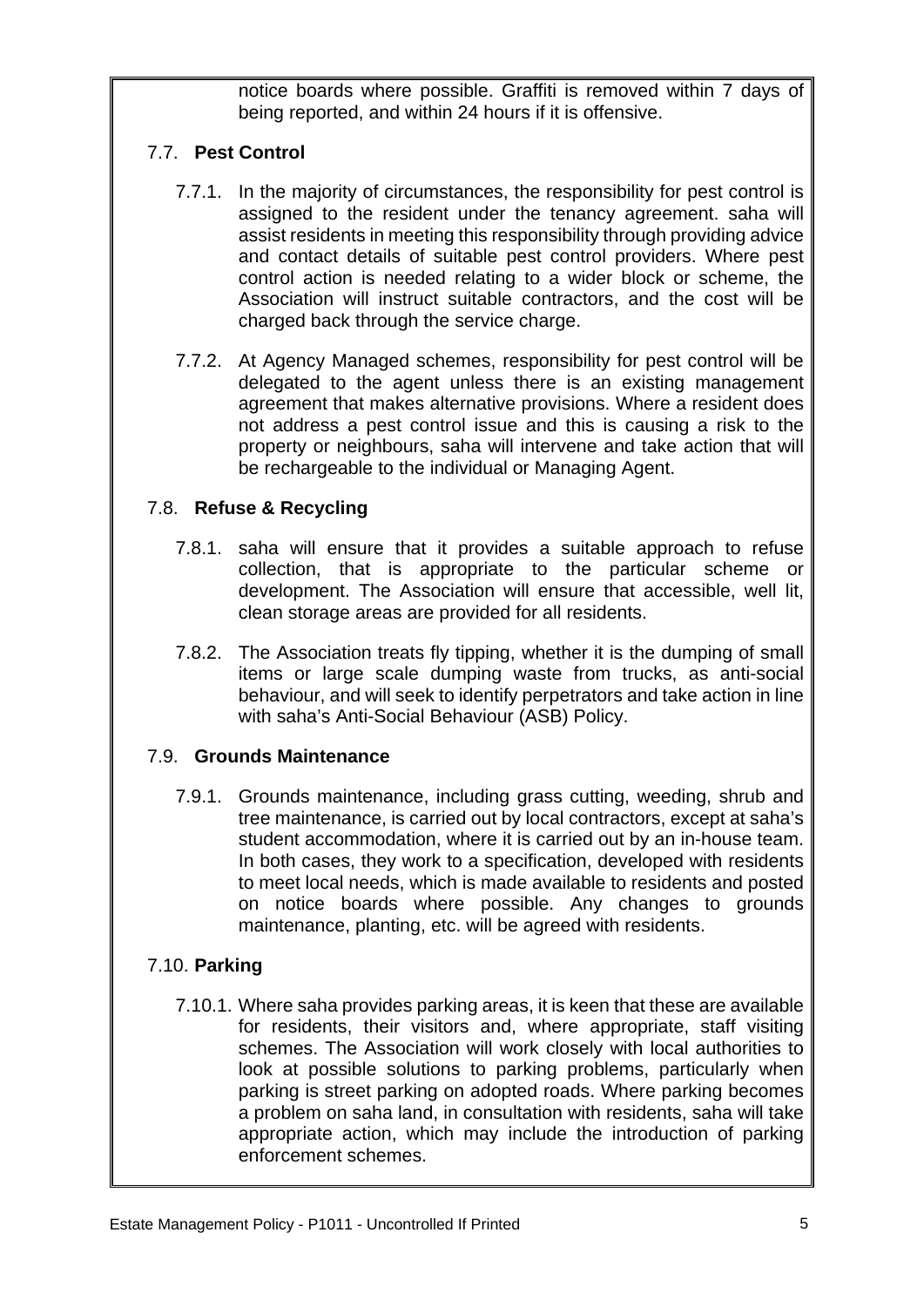- 7.10.2. The Association treats abandoned and untaxed vehicles as antisocial behaviour and will respond to reports promptly and in line with its Anti-Social Behaviour Procedure.
- 7.10.3. Where a person with a disability requests specific parking arrangements on saha land, the Association will consider their application in line with its Aids and Adaptations Policy.

#### 7.11. **Environmental Improvements**

7.11.1. Improvements to estates can be identified by residents or staff through regular estate or scheme inspections, residents meetings, or as a result of an individual request. saha has an annual budget set aside for minor environmental improvements. Where appropriate and feasible, the Association will take part in wider local environmental improvement schemes that are occurring within a local area, such as urban renewal schemes or area improvement initiatives.

## 7.12. **Working in Partnership**

7.12.1. saha cannot always tackle problems on its estates or within its schemes by itself; for instance, councils provide refuse collection services and in some areas may own the road. Where appropriate saha will work in partnership with the local council or other agencies to tackle problems identified. If the Association is unable to meet its usual service standards because action is required from a third party, staff will keep affected residents informed of the reason for the delay, action being taken and an anticipated timescale for resolution if available.

## **8. Monitoring and Reporting**

8.1. saha uses a number of methods to ensure that its estates and schemes meet the standards that have been agreed with its residents. Regular scheme inspections monitor services being provided and identify any areas for improvement. Regular satisfaction monitoring is also carried out.

#### **9. Implementation**

9.1. saha will ensure that the implementation of this policy is proactively inclusive across all activities with particular attention towards the protected characteristics as defined in the Equality Act 2010 whilst also being mindful towards the inclusivity of other vulnerable and marginalised groups that may be affected.

#### **10. Roles and Responsibilities.**

10.1. Residents' legal responsibilities in relation to estate management are set out in their tenancy and occupancy agreements, and in some supported housing situations, the house rules. saha enforces these obligations, taking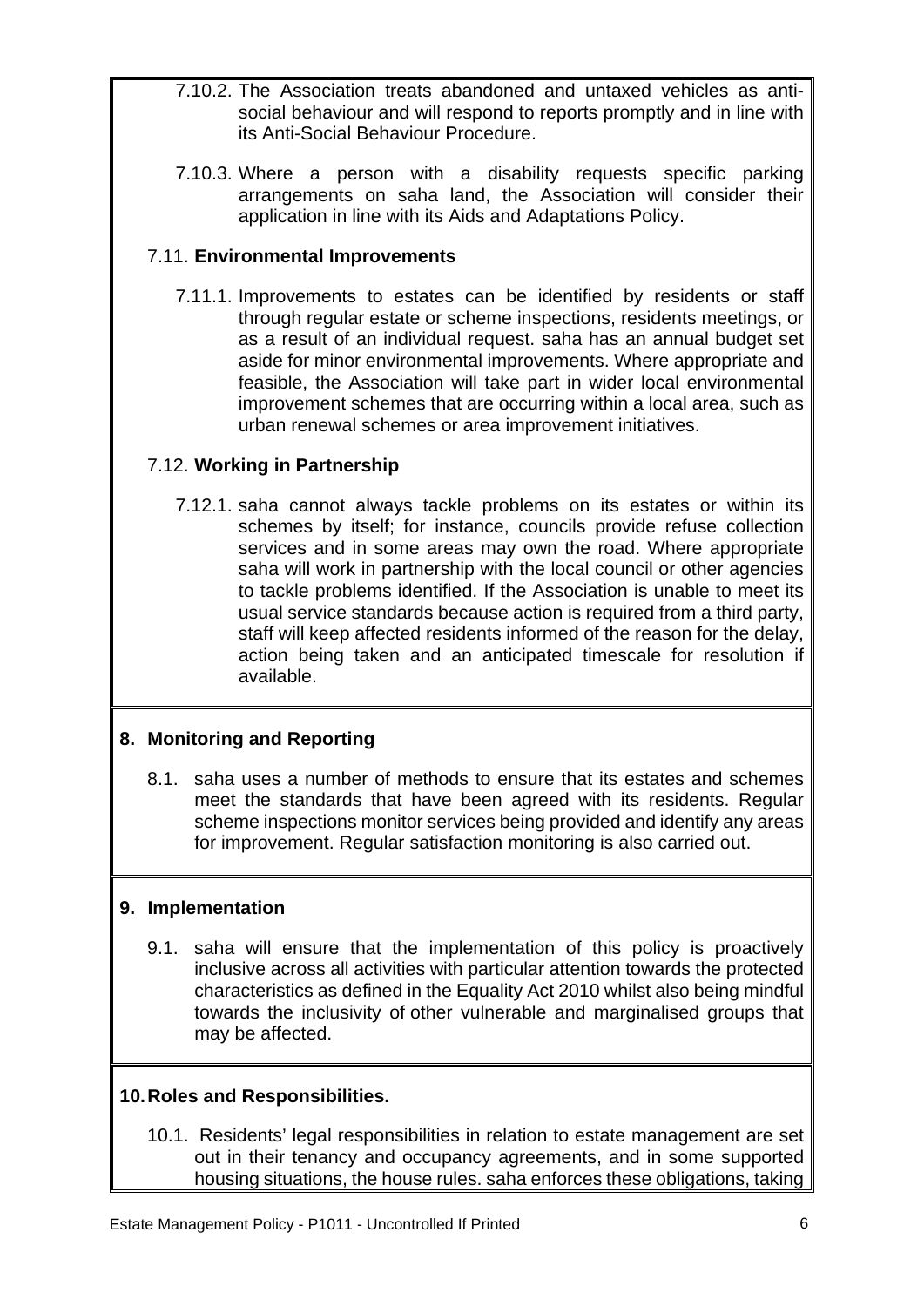legal action where necessary, to allow people to feel safe and enjoy the environment around their home.

10.2. Outside of the formal legal responsibilities, the Association encourages residents to get involved in the setting and monitoring of estate standards and services, working with staff to ensure that residents' needs and expectations are met.

#### 10.3. **Staff Responsibilities**

- 10.3.1. The Head of Housing (Supported and General Needs) is responsible for the overall implementation of the Estate Management Policy. Regional Managers and the Senior Housing Services Manager will have direct responsibility for ensuring that the policy is implemented effectively in their areas of responsibility.
- 10.3.2. In General Needs and Older People's Services, Housing Officers in conjunction with Asset Managers are responsible for the day to day delivery of estate management. At Directly Managed Services this responsibility lies with the Service Manager. The Customer Insight Team can assist staff in promoting resident involvement in the setting and monitoring of estate standards and services if necessary.
- 10.3.3. The Regional Manager Agency Managed Services has responsibility for ensuring that Managing Agents of Agency Managed accommodation owned by the Association, provide effective estate management services, the standards and content of which are outlined in the management agreement.

#### **11. Policy Review**

11.1. We will review the operation of this policy in consultation with our residents, staff and relevant stakeholders (where appropriate), in light of current best practice, amending the policy where required.